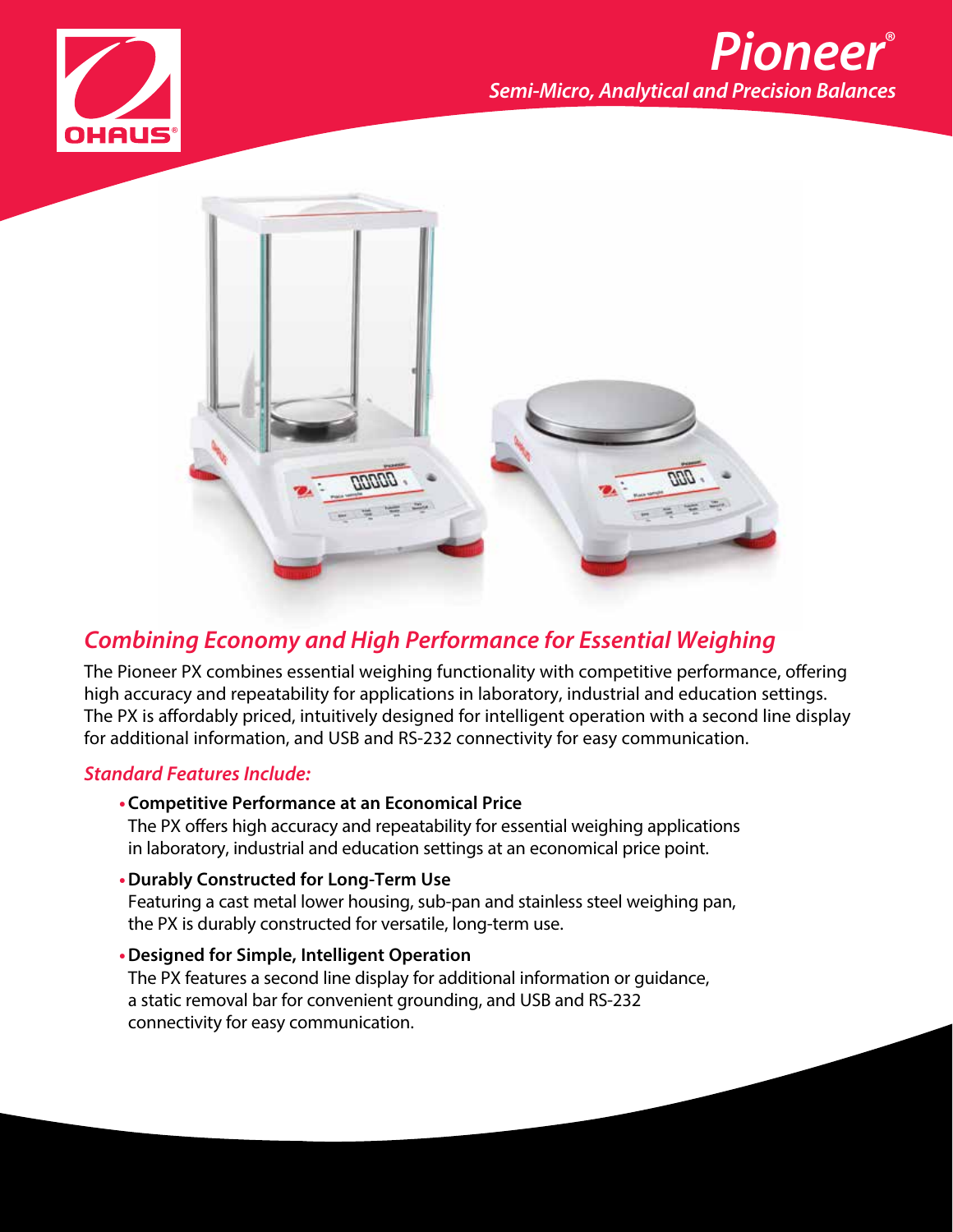# *Pioneer*® *Semi-Micro and Analytical Balances*



Four quick keys enable easy operation of multiple weighing modes.

| InCal™ Models                                  | <b>PX85</b>                                                                                                                                                                                     | <b>PX225D</b>  | <b>PX84</b>   | <b>PX124</b>   | <b>PX224</b>      | <b>PX163</b>   | <b>PX323</b>   | <b>PX523</b>   |
|------------------------------------------------|-------------------------------------------------------------------------------------------------------------------------------------------------------------------------------------------------|----------------|---------------|----------------|-------------------|----------------|----------------|----------------|
| <b>ExCal Models</b>                            |                                                                                                                                                                                                 |                | <b>PX84/E</b> | <b>PX124/E</b> | <b>PX224/E</b>    | <b>PX163/E</b> | <b>PX323/E</b> | <b>PX523/E</b> |
| Capacity (g)                                   | 82                                                                                                                                                                                              | 82/220         | 84            | 120            | 220               | 160            | 320            | 520            |
| Readability (g)                                | 0.00001                                                                                                                                                                                         | 0.00001/0.0001 | 0.0001        |                | 0.001             |                |                |                |
| Repeatability (STDEV) (q)                      | 0.00003                                                                                                                                                                                         | 0.00003/0.0001 | 0.0001        |                | 0.001             |                |                |                |
| Linearity (g)                                  |                                                                                                                                                                                                 | ± 0.0001       | ± 0.0002      |                | ± 0.002           |                |                |                |
| Stabilization Time (s)                         |                                                                                                                                                                                                 | 10             | 3             |                | 2                 |                |                |                |
| Units                                          | Milligram, Gram, Kilogram, Ounce, Pound, Carat, Pennyweight, Ounce Troy, Grain, Newton, Hong Kong Tael,<br>Singapore Tael, Taiwan Tael, Momme, Tical (MM), Mesghal, Tola (India), 1 custom unit |                |               |                |                   |                |                |                |
| Applications                                   | Basic Weighing, Parts Counting, Percent Weighing, Animal Weighing, Density Determination                                                                                                        |                |               |                |                   |                |                |                |
| Pan Size (Ø)                                   | 3.15 in. / 80 mm<br>3.54 in. / 90 mm                                                                                                                                                            |                |               |                | 4.72 in. / 120 mm |                |                |                |
| Draftshield Size                               | $6.8 \times 5.2 \times 8.1$ in. / 172 $\times$ 131 $\times$ 205 mm                                                                                                                              |                |               |                |                   |                |                |                |
| Power Supply                                   | Power Input: 100-240V ~ 200mA 50-60Hz 12-18VA<br>Power Output: 12 VDC 0.5A                                                                                                                      |                |               |                |                   |                |                |                |
| Assembled Dimensions ( $W \times D \times H$ ) | $8.2 \times 12.6 \times 12.2$ in. / 209 $\times$ 321 $\times$ 309 mm                                                                                                                            |                |               |                |                   |                |                |                |
| <b>Operating Conditions</b>                    | Operating conditions for ordinary lab application: 50 °F to 86 °F / +10 to 30 °C<br>(operability quaranteed between +5 and 40°C)                                                                |                |               |                |                   |                |                |                |
| <b>Storage Conditions</b>                      | 14 °F to 140 °F / -10 °C to 60 °C at 10% to 90% relative humidity, non-condensing                                                                                                               |                |               |                |                   |                |                |                |
| Net Weight                                     | 10 lb / 4.5 kg                                                                                                                                                                                  |                |               |                |                   |                |                |                |
| Shipping Weight                                | 15.4 lb / 7 kg                                                                                                                                                                                  |                |               |                |                   |                |                |                |
| Shipping Dimensions ( $W \times D \times H$ )  | $21.7 \times 15.2 \times 11.5$ in. / 507 $\times$ 387 $\times$ 531 mm                                                                                                                           |                |               |                |                   |                |                |                |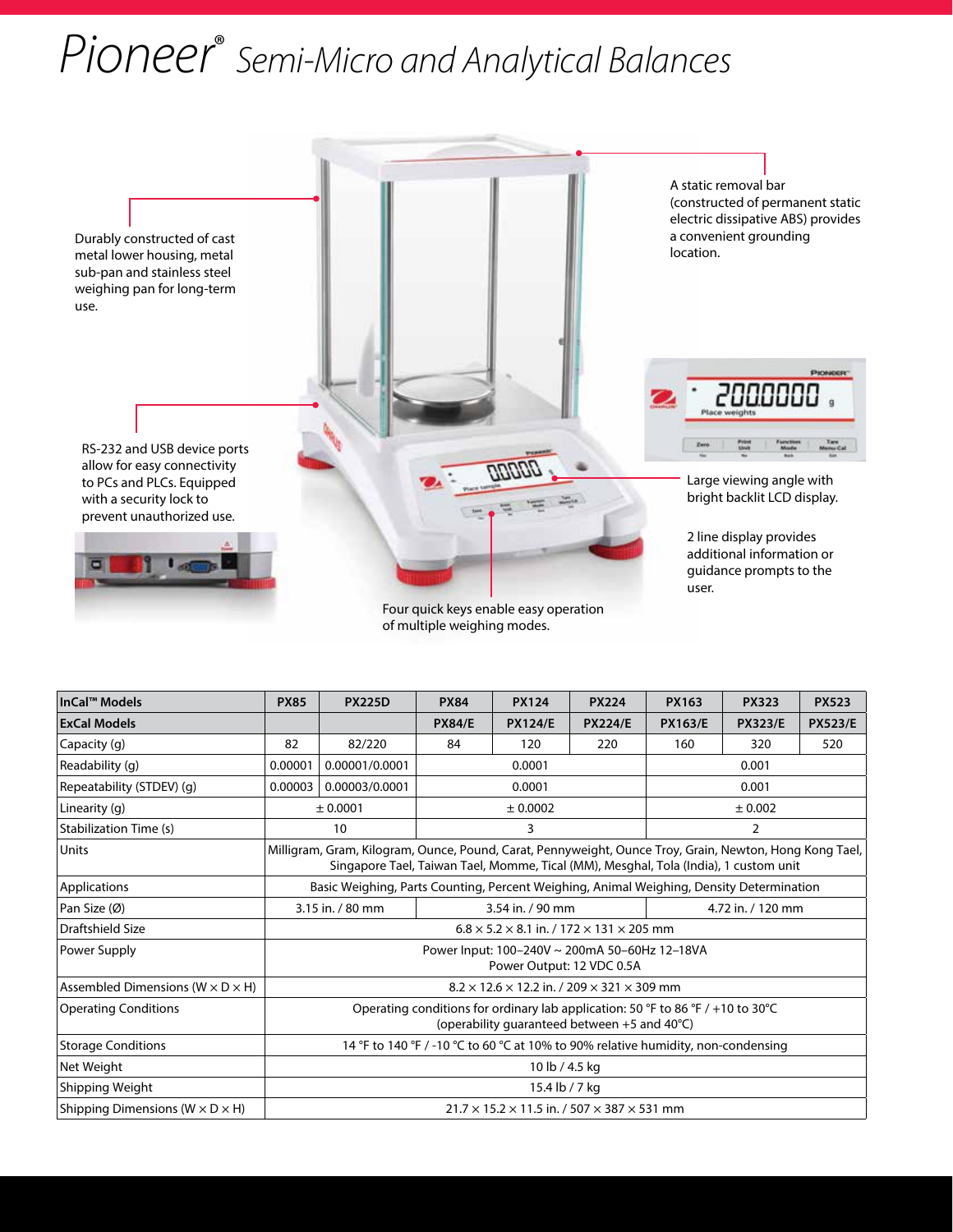# *Pioneer*® *Precision Balances*



| InCal™ Models                                  | PX1602                                                                                                                                                                                          | <b>PX2202</b>   | <b>PX3202</b>   | <b>PX4202</b>   | <b>PX2201</b>   | PX4201          |
|------------------------------------------------|-------------------------------------------------------------------------------------------------------------------------------------------------------------------------------------------------|-----------------|-----------------|-----------------|-----------------|-----------------|
| <b>ExCal Models</b>                            | <b>PX1602/E</b>                                                                                                                                                                                 | <b>PX2202/E</b> | <b>PX3202/E</b> | <b>PX4202/E</b> | <b>PX2201/E</b> | <b>PX4201/E</b> |
| Capacity (g)                                   | 1600                                                                                                                                                                                            | 2200            | 3200            | 4200            | 2200            | 4200            |
| Readability (g)                                |                                                                                                                                                                                                 | 0.01            | 0.1             |                 |                 |                 |
| Repeatability (STDEV) (g)                      |                                                                                                                                                                                                 | 0.01            | 0.1             |                 |                 |                 |
| Linearity (g)                                  |                                                                                                                                                                                                 | ± 0.02          | ± 0.2           |                 |                 |                 |
| Stabilization Time (s)                         |                                                                                                                                                                                                 |                 |                 |                 |                 |                 |
| Units                                          | Milligram, Gram, Kilogram, Ounce, Pound, Carat, Pennyweight, Ounce Troy, Grain, Newton, Hong Kong Tael,<br>Singapore Tael, Taiwan Tael, Momme, Tical (MM), Mesghal, Tola (India), 1 custom unit |                 |                 |                 |                 |                 |
| Applications                                   | Basic Weighing, Parts Counting, Percent Weighing, Animal Weighing, Density Determination                                                                                                        |                 |                 |                 |                 |                 |
| Pan Size (Ø)                                   | 7.09 in. / 180 mm                                                                                                                                                                               |                 |                 |                 |                 |                 |
| Draftshield Size                               | N/A                                                                                                                                                                                             |                 |                 |                 |                 |                 |
| Power Supply                                   | Power Input: 100-240V ~ 200mA 50-60Hz 12-18VA<br>Power Output:12 VDC 0.5A                                                                                                                       |                 |                 |                 |                 |                 |
| Assembled Dimensions ( $W \times D \times H$ ) | $8.2 \times 12.6 \times 3.9$ in. / 209 $\times$ 321 $\times$ 98 mm                                                                                                                              |                 |                 |                 |                 |                 |
| <b>Operating Conditions</b>                    | Operating conditions for ordinary lab application: 50 °F to 86 °F / +10 to 30 °C<br>(operability guaranteed between +5 and 40°C)                                                                |                 |                 |                 |                 |                 |
| <b>Storage Conditions</b>                      | 14 °F to 140 °F / -10 °C to 60 °C at 10% to 90% relative humidity, non-condensing                                                                                                               |                 |                 |                 |                 |                 |
| Net Weight                                     | 7.7 lb / 3.5 kg                                                                                                                                                                                 |                 |                 |                 |                 |                 |
| Shipping Weight                                | 11 lb / 5 kg                                                                                                                                                                                    |                 |                 |                 |                 |                 |
| Shipping Dimensions ( $W \times D \times H$ )  | $21.7 \times 15.2 \times 11.5$ in. $/ 550 \times 385 \times 291$ mm                                                                                                                             |                 |                 |                 |                 |                 |